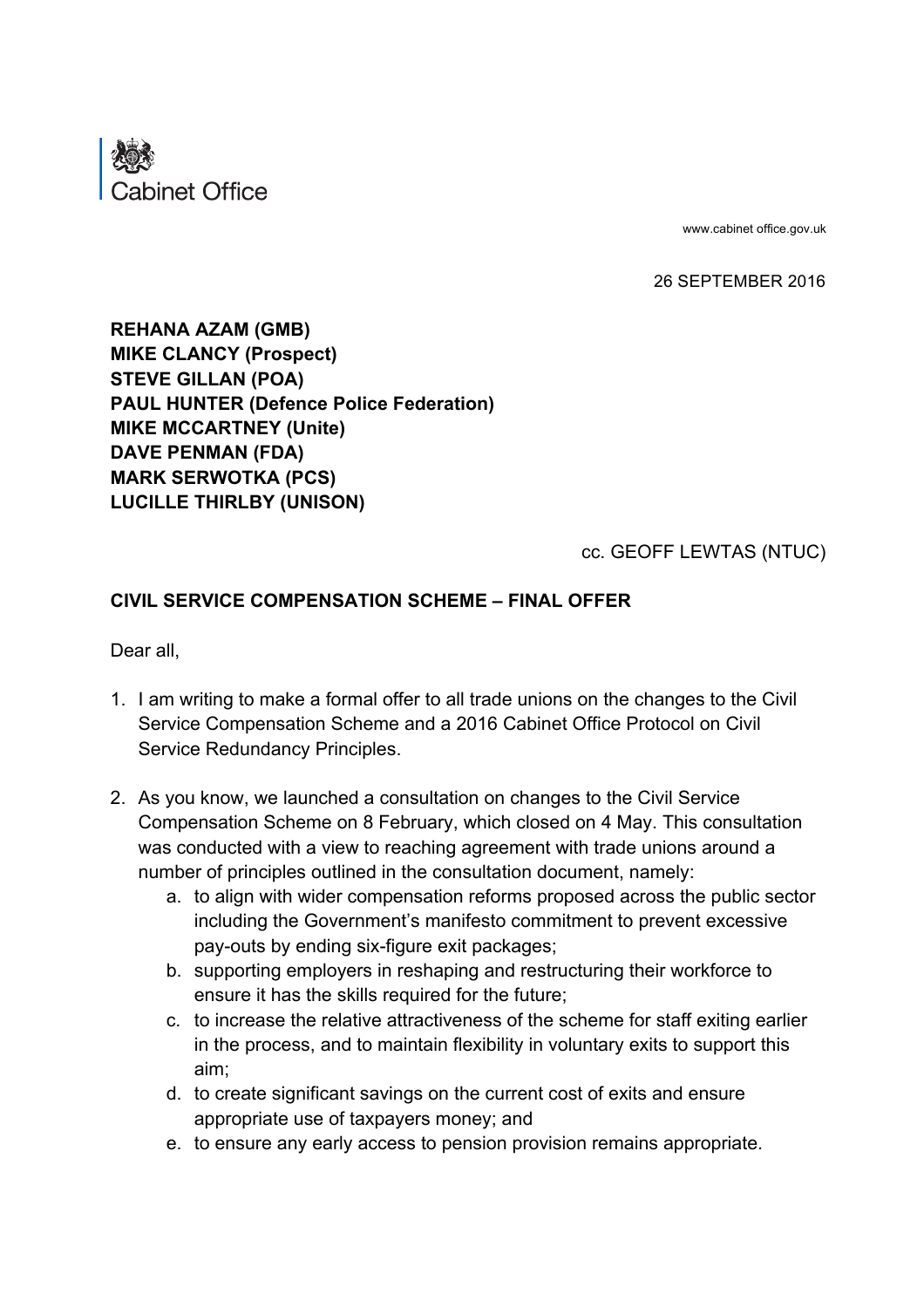- 3. We held a series of discussions throughout the consultation period with the National Trade Union Council (NTUC). I then wrote on 3 June to all unions who provided substantive responses to the consultation to invite them to continue with talks with the aim of reaching agreement on a set of reforms focussed around a basic structure outlined in that letter. In summary these were:
	- the CSCS terms will be reformed to produce significant savings;
	- the tariff to be three weeks per year of service;
	- the compulsory notice period to be reduced to three months;
	- the limits for both voluntary exit (VE) and voluntary redundancy (VR) exits to be set at 15 months' salary; and
	- for employer funded early access to unreduced pension to be available from age 55 (and then track 10 years behind state pension age).
- 4. We have also been clear over the last six months of our intention to reform the exit process to deliver cost saving and a more efficient process, including through changes to the 2008 and 2014 Protocols.
- 5. Our intention has always been to agree a negotiated package of reforms that meets the Government's objectives as set out in the consultation document and has the support of the majority of trade unions representing staff covered by the Civil Service Compensation Scheme. I am grateful to the FDA, Prospect, GMB, UNISON and the Defence Police Federation who responded positively to my letter of 3 June and have continued constructive discussions on this basis with a view to reaching agreement.
- 6. Following these discussions I am now setting out the detail of this formal offer, and our proposed course of action if we cannot reach agreement with a sufficient number of unions.
- 7. The headline terms of our formal offer are as follows:
	- the standard tariff to be three weeks' per year of service;
	- Voluntary Exit payments to be capped at 18 months' salary;
	- Voluntary Redundancy capped at 18 months' salary;
	- Compulsory Redundancy capped at 9 months' salary;
	- only to allow employer funded top up to pension from age 55 and for this to track 10 years behind state pension age;
	- to offer a partial buy out option for employees above minimum pension age where the cash value of the exit payment is insufficient to buy out fully the actuarial reduction or where the full exit payment is otherwise affected by other restrictions in legislation (e.g. the introduction of the £95,000 exit cap);
	- Compulsory Redundancy notice periods will be set at 3 months for new starters;
	- for the lower paid underpin to increase to £24,500;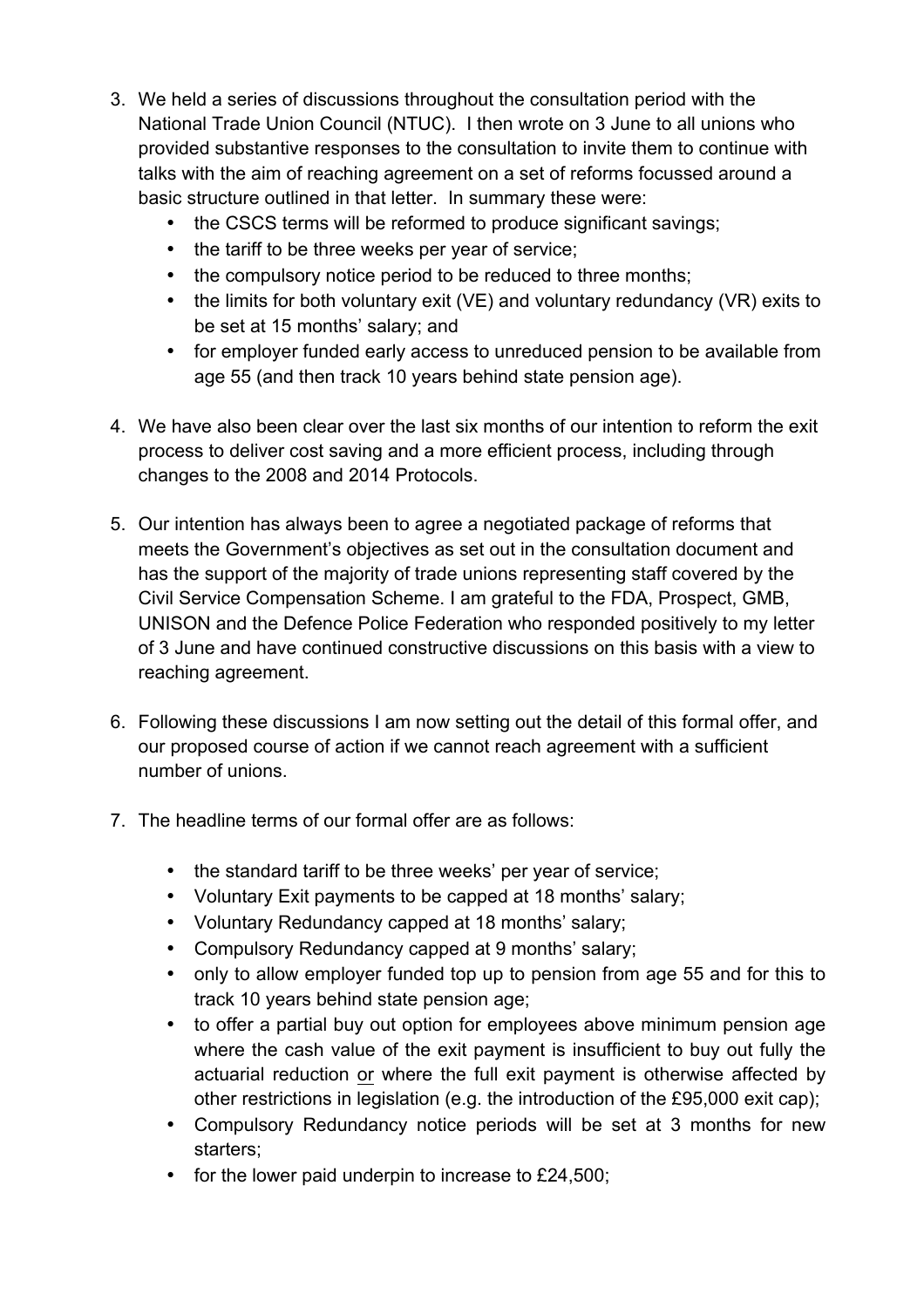- the Inefficiency Compensation tariff to be reformed to align with Voluntary Redundancy terms (i.e. a maximum of 18 months' salary) as part of a package of reforms which were originally agreed with the NTUC in May 2015 which limits its use to cases of underlying ill health, includes amending the management code and associated guidance and confirms eligibility for alpha and Nuvos members; and
- a revised 2016 Protocol for Civil Service Redundancy Principles with the following key features:
	- o stronger workforce planning upfront with an enhanced role for the Recruitment and Redeployment Working Group;
	- $\circ$  minimum periods of formal consultation will be 45 days where there are more than 100 exits and 30 days where there are less than 100 employees;
	- o Voluntary Exit and Voluntary Redundancy notice should be served at the point an individual agrees to exit the Civil Service as part of an exit scheme;
	- $\circ$  four weeks of redeployment support will be given to an individual if they do not accept voluntary redundancy; and
	- o the 2016 Protocol will include the Senior Civil Service.

Full details are at Annex A.

## **8. This offer is conditional on acceptance by a sufficient number of unions, which the Minister for the Cabinet Office considers appropriate to constitute an agreement.**

- 9. If the offer is not accepted, the Minister intends to implement a reformed scheme in line with my letter of 3 June, as set out below:
	- the standard tariff to be three weeks' per year of service;
	- Voluntary Exit payments to be capped at 15 months' salary;
	- Voluntary Redundancy capped at 15 months' salary;
	- Compulsory Redundancy capped at 9 months' salary;
	- only to allow employer funded top up to pension from age 55 and for this to track 10 years behind state pension age;
	- Compulsory Redundancy notice periods will be set at 3 months for new starters;
	- the Inefficiency Compensation tariff to be reformed to align with Compulsory Redundancy terms (i.e. a maximum of 9 months' salary) and to revise the PIN40 guidance; and
	- a set of central redundancy principles to be operated by departments to replace the current 2008 and 2014 Protocols.